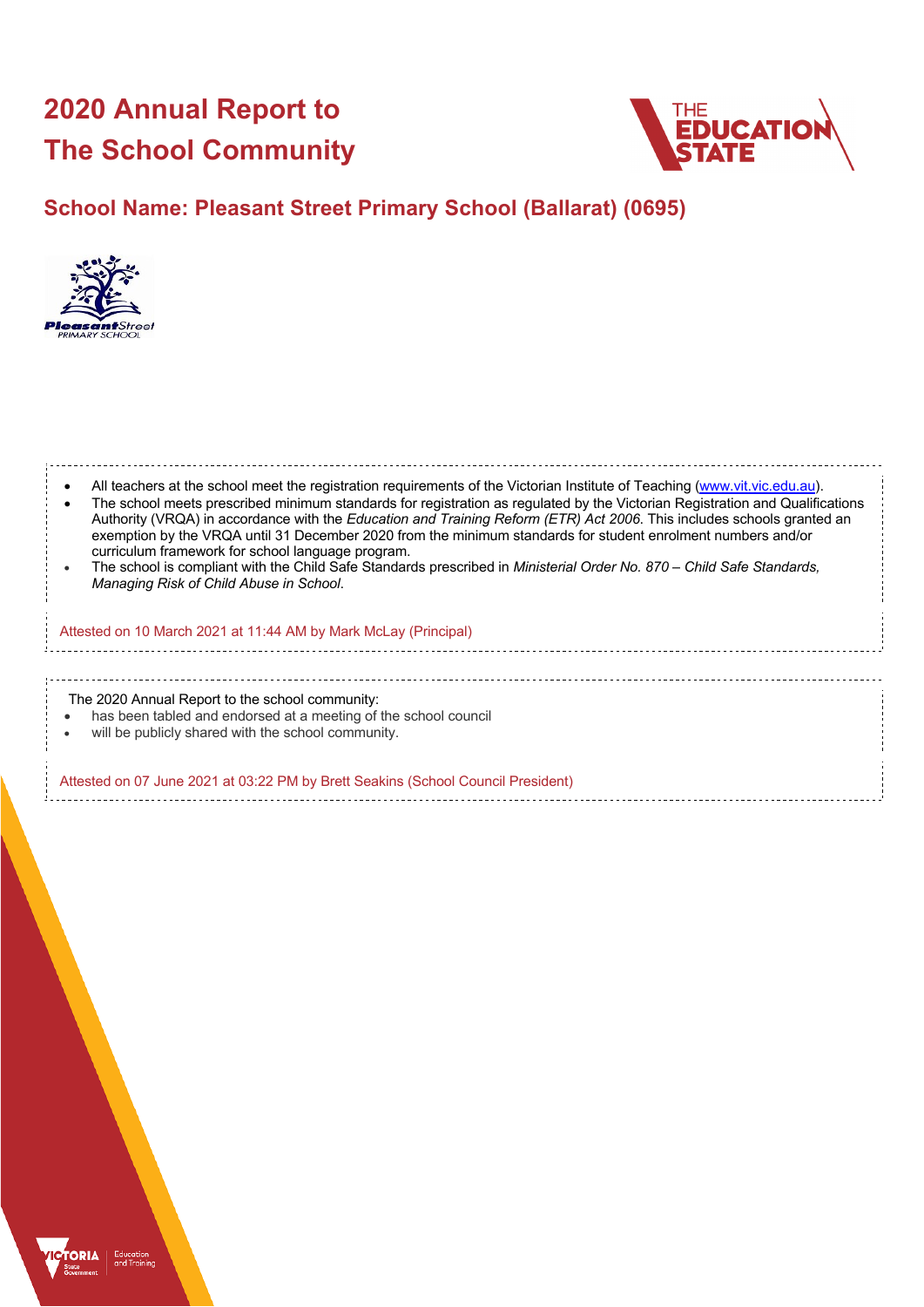

# How to read the Annual Report

# What has changed for the 2020 Annual Report?

#### **Improved appearance**

The appearance of the Performance Summary has been updated to more clearly represent information and to assist interpretation and comparison of individual school's data with state averages and similar school groups.

#### **School performance data**

The Victorian community's experience of COVID-19, including remote and flexible learning, had a significant impact on normal school operations. This impacted the conduct of assessments and surveys. Readers should be aware of this when interpreting the Performance Summary.

For example, in 2020 school-based surveys ran under changed circumstances, and NAPLAN was not conducted. Absence and attendance data may have been influenced by local processes and procedures adopted in response to remote and flexible learning.

Schools should keep this in mind when using this data for planning and evaluation purposes. Those schools who participated in the Student Attitudes to School survey in 2020 should also refer to the advice provided regarding the consistency of their data.

# What does the *'About Our School'* section refer to?

The About Our School section provides a brief background on the school, an outline of the school's performance over the year and future directions.

The 'School Context' describes the school's vision, values and purpose. Details include the school's geographic location, size and structure, social characteristics, enrolment characteristics and special programs.

The 'Framework for Improving Student Outcomes (FISO)' section includes the improvement initiatives the school has selected and the progress they have made towards achieving them.

# What does the *'Performance Summary'* section of this report refer to?

The Performance Summary includes the following:

#### **School Profile**

- student enrolment information
- the school's 'Student Family Occupation and Education' category
- a summary of parent responses in the Parent Opinion Survey, shown against the statewide average for Primary schools
- school staff responses in the area of School Climate in the School Staff Survey, shown against the statewide average for Primary schools

#### **Achievement**

- English and Mathematics for Teacher Judgements against the curriculum
- English and Mathematics for National Literacy and Numeracy tests (NAPLAN). *Note: NAPLAN tests were not conducted in 2020*

### **Engagement**

Student attendance at school

#### **Wellbeing**

Student responses to two areas in the Student Attitudes to School Survey:

- Sense of Connectedness
- Management of Bullying

Results are displayed for the latest year and the average of the last four years (where available).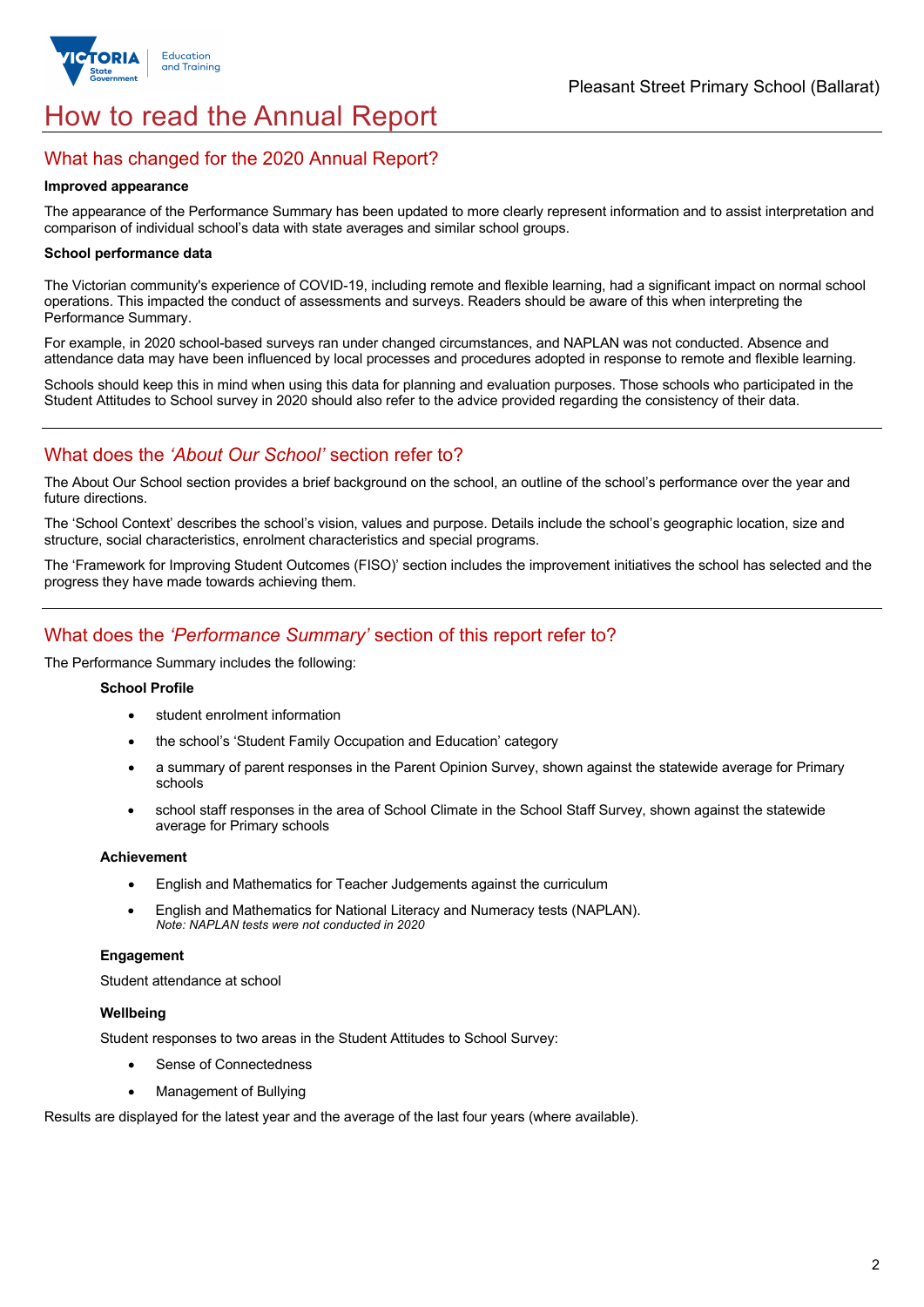

# How to read the Annual Report (continued)

## What do *'Similar Schools'* refer to?

Similar Schools are a group of Victorian government schools with similar characteristics to the school.

This grouping of schools has been created by comparing each school's socio-economic background of students, the number of non-English speaking students and the school's size and location.

# What does *'NDP'* or '*NDA*' mean?

'NDP' refers to no data being published for privacy reasons or where there are insufficient underlying data. For example, very low numbers of participants or characteristics that may lead to identification will result in an 'NDP' label. For the 2020 Student Attitudes to School survey, specifically, the similar school group averages are replaced by 'NDP' where less than 50% of schools in a given similar school group did not participate in the 2020 survey.

'NDA' refers to no data being available. Some schools have no data for particular measures due to low enrolments. There may be no students enrolled in some year levels, so school comparisons are not possible.

Note that new schools only have the latest year of data and no comparative data from previous years. The Department also recognises unique circumstances in Specialist, Select Entry, English Language, Community Schools and schools that changed school type recently, where school-to-school comparisons are not appropriate.

# What is the *'Victorian Curriculum'*?

The Victorian Curriculum F–10 sets out what every student should learn during his or her first eleven years of schooling. The curriculum is the common set of knowledge and skills required by students for life-long learning, social development and active and informed citizenship.

The Victorian Curriculum is assessed through teacher judgements of student achievement based on classroom learning.

The curriculum has been developed to ensure that school subjects and their achievement standards enable continuous learning for all students, including students with disabilities.

The 'Towards Foundation Level Victorian Curriculum' is integrated directly into the curriculum and is referred to as 'Levels A to D'.

'Levels A to D' may be used for students with a disability or students who may have additional learning needs. These levels are not associated with any set age or year level that links chronological age to cognitive progress (i.e. there is no age expected standard of achievement for 'Levels A to D').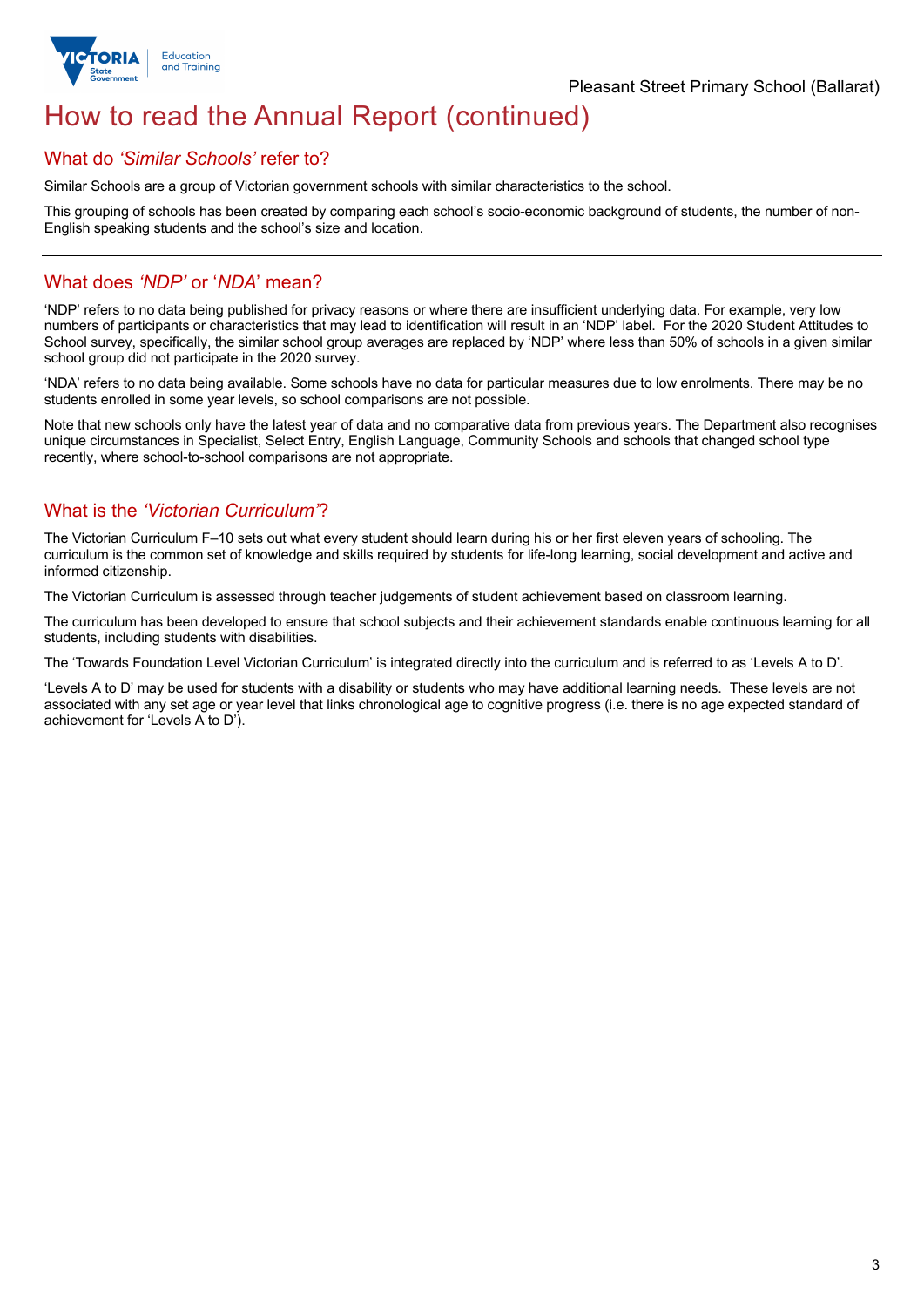

# **About Our School**

## **School context**

Pleasant Street Primary School is a F-6 school with 348 students located on the shores of Lake Wendouree in Ballarat. The school's enrolment remained consistent although a number of year three students exited our school for the private school system. The school's social characteristics includes a 'high' socio-economic profile. The school has some students with English as their second language. The school has 24 equivalent full time staff. The school aims to provide a nurturing and challenging environment that promotes enthusiasm for learning and prepares individuals to become reflective and valued members of society. Our values of respect, honesty, excellence, resilience and creativity are on display around the school and an integral part of our school culture. Our four year average student absence rate was well below the state median. Child Safety is a priority and the school has a range of Child Safe policies and procedures in place. Staff and School Council received either an induction or refresher in Child Safety in 2020. We are actively engaged in providing our students with an education rich in content that adheres to the Victorian Curriculum and is accelerated by technology. Our strengths include providing learning depth and breadth to cater for diverse learning needs and to ensure everyone has the opportunity to experience success. We encourage the development of strong relationships to support learning and social-emotional wellbeing. Mindful practices are incorporated into the school timetable.

Our students participate in a variety of specialist programs including Physical Education, STEM, Arts and Japanese. For parts of 2020, Literacy, Numeracy and the content in the specialist areas was delivered remotely. Our curriculum is enhanced by a variety of extra-curricular activities including excursions and camps, special events days, sports programs, arts events, debating, and student leadership programs, although these were impacted signficantly in 2020 due to COVID19 restrictions. Every student in our school has an iPad to assist in their learning. Pleasant Street Primary School is currently an accredited school through the International Schools program.

## **Framework for Improving Student Outcomes (FISO)**

In 2020 Pleasant Street Primary School focused on two FISO improvement initiatives ; building practice excellence and curriculum planning and assessment. The building practice initiative involved a 2020 focus on literacy, including key professional development for the F-1 area in synthetic phonics and a change in role of an Educational Support staff member. The second area of focus was on curriculum planning and assessment. Key areas of success included the introduction of Professional Learning Communities with a writing focus, collaborative on-line planning , refining the assessment schedule and assessment guidelines, introduction of leadership into planning meetings and trialling of the Numeracy Scope and Sequence. The school had a Learning Specialist in the area of literacy for the 2020 school year and a part time Leading Teacher to deliver key actions in the School Strategic Plan. Key actions of the Leading teacher included a rebranding of key communication processes, preparing for a numeracy focus in 2021 and supporting the use of Google Classrooms for remote learning.

## **Achievement**

Pleasant Street Primary School has continued to achieve very positive results in the area of Student Learning. Our teacher assessments indicate that our students are achieving at a level above similar schools ( other schools with students with comparable background characteristics) and the State in English and Mathematics. The school used Google Classrooms as a platform to support student achievement through the remote learning period. Through Google Classrooms, staff produced instructional videos, set challenging and realistic tasks that were inline with a Scope and Sequence, provided flexibility and gave timely feedback for tasks completed. The school also offered onsite support for families whose parents or carers were unable to work from home. In 2021, through the Professional Learning Communities, we will focus on the area of numeracy.

## **Engagement**

Our Student Attendance results are below the average absence rates for Victorian Government schools. Pleasant Street Primary School has a strong record of regular attendance. In 2020 we had an average attendance above ninety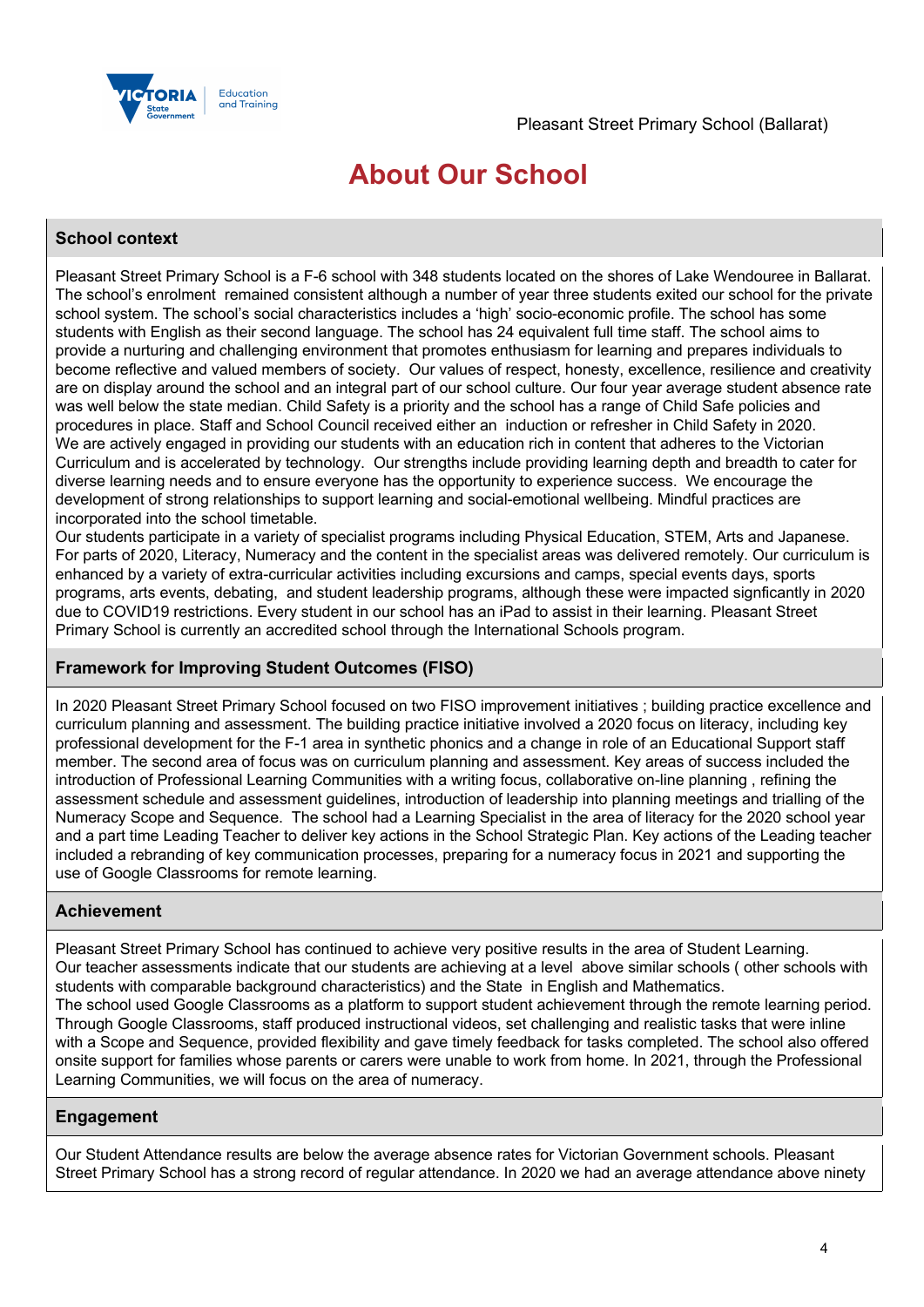

percent for all year levels in the periods of regular onsite learning. We encourage attendance by providing an engaging learning environment and following up non-attendance through the use of a student management tool. Further monitoring and support for the area of student absence occurs through the work of the well being support committee. This committee meets fortnightly to discuss a range of student well-being issues including attendance.. A structured learning conference and reporting process, accompanied by weekly class bulletins assisted in school-parent communication. In 2021 we will continue our focus on student well-being and the effects of prolonged periods of home learning in 2020. Our reporting structures will also be an area of exploration.

# **Wellbeing**

In 2020, Pleasant Street Primary School had a directed and focussed approach to well being upon the return of students from remote learning. During the remote learning period our staff supported students through the use of Google Meets, phone calls and access to onsite supervision for vulnerable students. Pleasant Street Primary School supported families through partnering with Camp Australia to host a before and after school care facility on site. Pleasant Street Primary School taught mindfulness practices in every room, provided professional development to staff and incorporated activities into planning documents. . Respectful relationships was taught in every classroom in 2020, including through remote learning. The Student Well Being support team met fortnightly to discuss strategies for all students deemed 'at risk' throughout the school.

## **Financial performance and position**

The annual result for Pleasant Street Primary School was one of surplus. The school council has a finance sub committee that meets a minimum of eight times a year. Significant increases in expenditure occurred in the maintenance area due to a portion of the school being repainted. A decrease in expenditure occurred in the areas of utilities, relief teacher costs and consumables due to extended periods of remote learning. There was a decrease in revenue raised through fundraising activities due to COVID19. Equity funding was received and assisting in the provision of intervention support staff. The school also received additional funding for the High Ability Student series program and the Respectful Relationships program.

> **For more detailed information regarding our school please visit our website at http://www.pleasantstps.vic.edu.au/**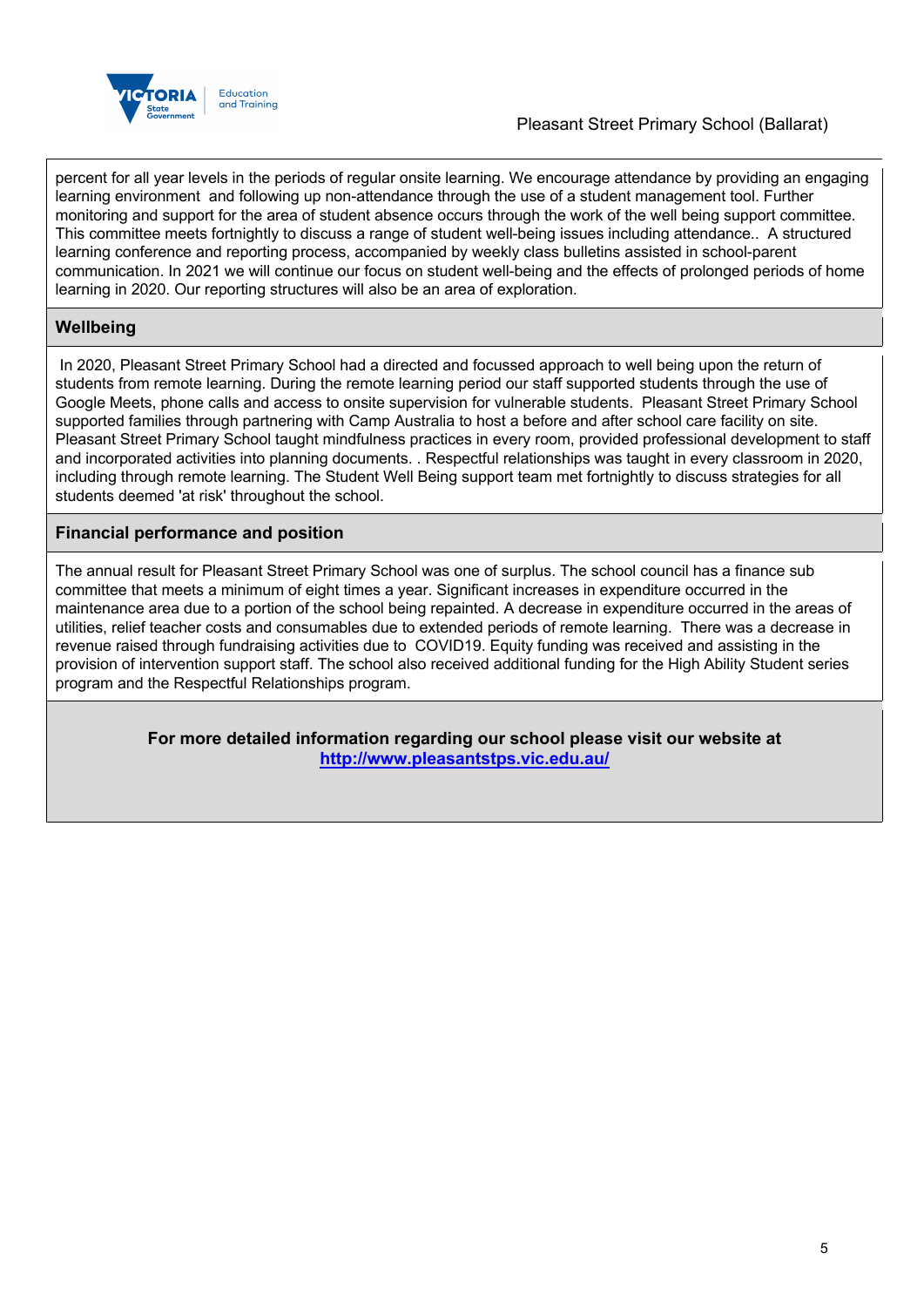

# **Performance Summary**

The Performance Summary for government schools provides an overview of how this school is contributing to the objectives of the Education State and how it compares to other Victorian Government schools.

All schools work in partnership with their school community to improve outcomes for children and young people. Sharing this information with parents and the wider school community helps to support community engagement in student learning, a key priority of the Framework for Improving Student Outcomes.

Refer to the 'How to read the Annual Report' section for help on how to interpret this report.

# SCHOOL PROFILE

#### **Enrolment Profile**

A total of 349 students were enrolled at this school in 2020, 168 female and 181 male.

3 percent of students had English as an additional language and 0 percent were Aboriginal or Torres Strait Islander.

#### **Overall Socio-Economic Profile**

The overall school's socio-economic profile is based on the school's Student Family Occupation and Education index (SFOE) which takes into account parents' occupations and education.

Possible socio-economic band values are: Low, Low-Medium, Medium and High.

This school's socio-economic band value is: Low

#### **Parent Satisfaction Summary**

The percent endorsement by parents on their school satisfaction level, as reported in the annual Parent Opinion Survey.

Percent endorsement indicates the percent of positive responses (agree or strongly agree) from parents who responded to the survey.



#### **School Staff Survey**

The percent endorsement by staff on School Climate, as reported in the annual School Staff Survey.

Percent endorsement indicates the percent of positive responses (agree or strongly agree) from staff who responded to the survey. Data is suppressed for schools with three or less respondents to the survey for confidentiality reasons.

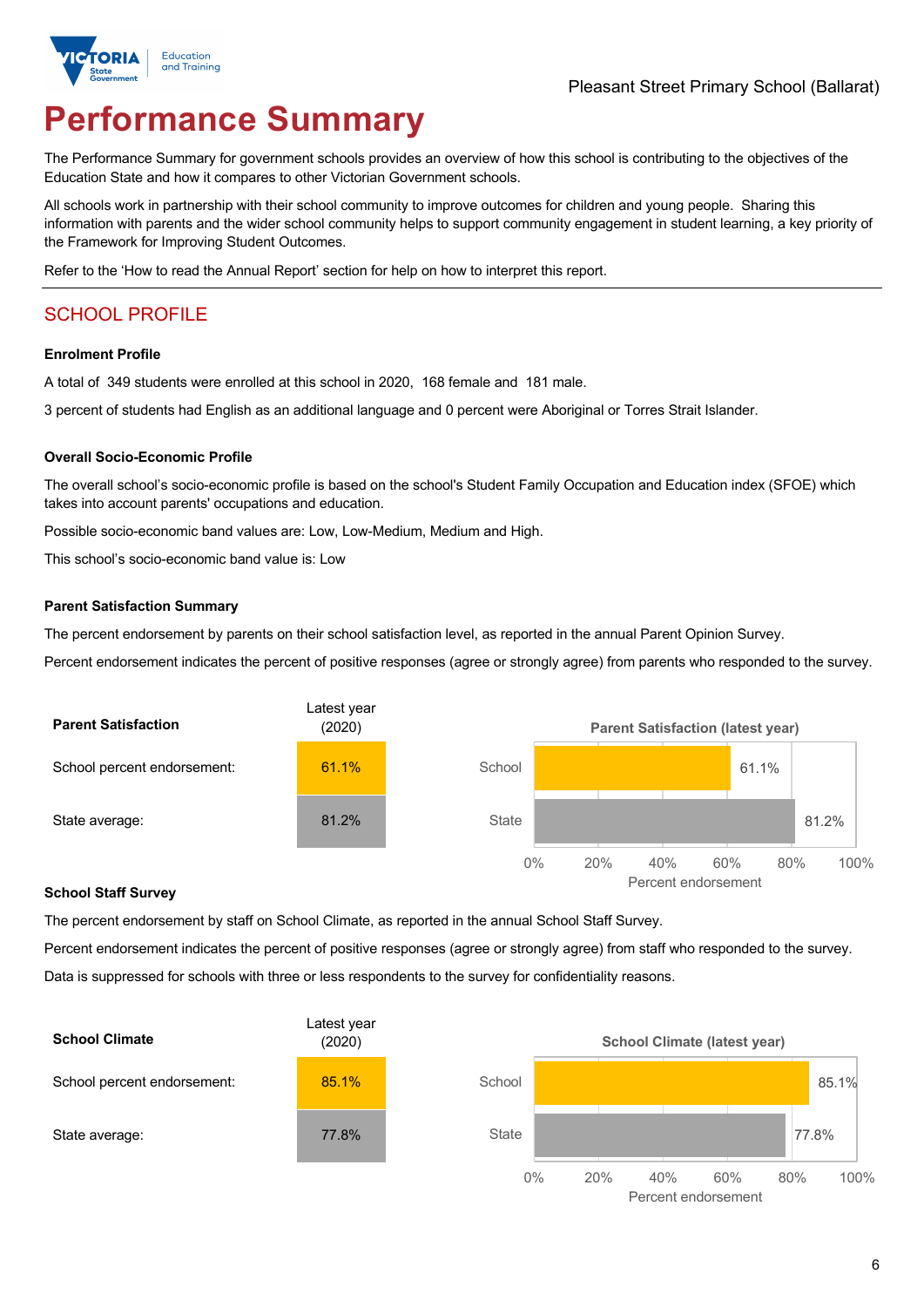

# ACHIEVEMENT

*Key: 'Similar Schools' are a group of Victorian government schools that are like this school, taking into account the*  school's socioeconomic background of students, the number of non-English speaking students and the size and *location of the school.*

### **Teacher Judgement of student achievement**

Percentage of students working at or above age expected standards in English and Mathematics.



### **NAPLAN**

NAPLAN tests were not conducted in 2020.

### **NAPLAN Learning Gain**

NAPLAN learning gain is determined by comparing a student's current year result to the results of all 'similar' Victorian students (i.e. students in all sectors in the same year level who had the same score two years prior).

NAPLAN tests were not conducted in 2020.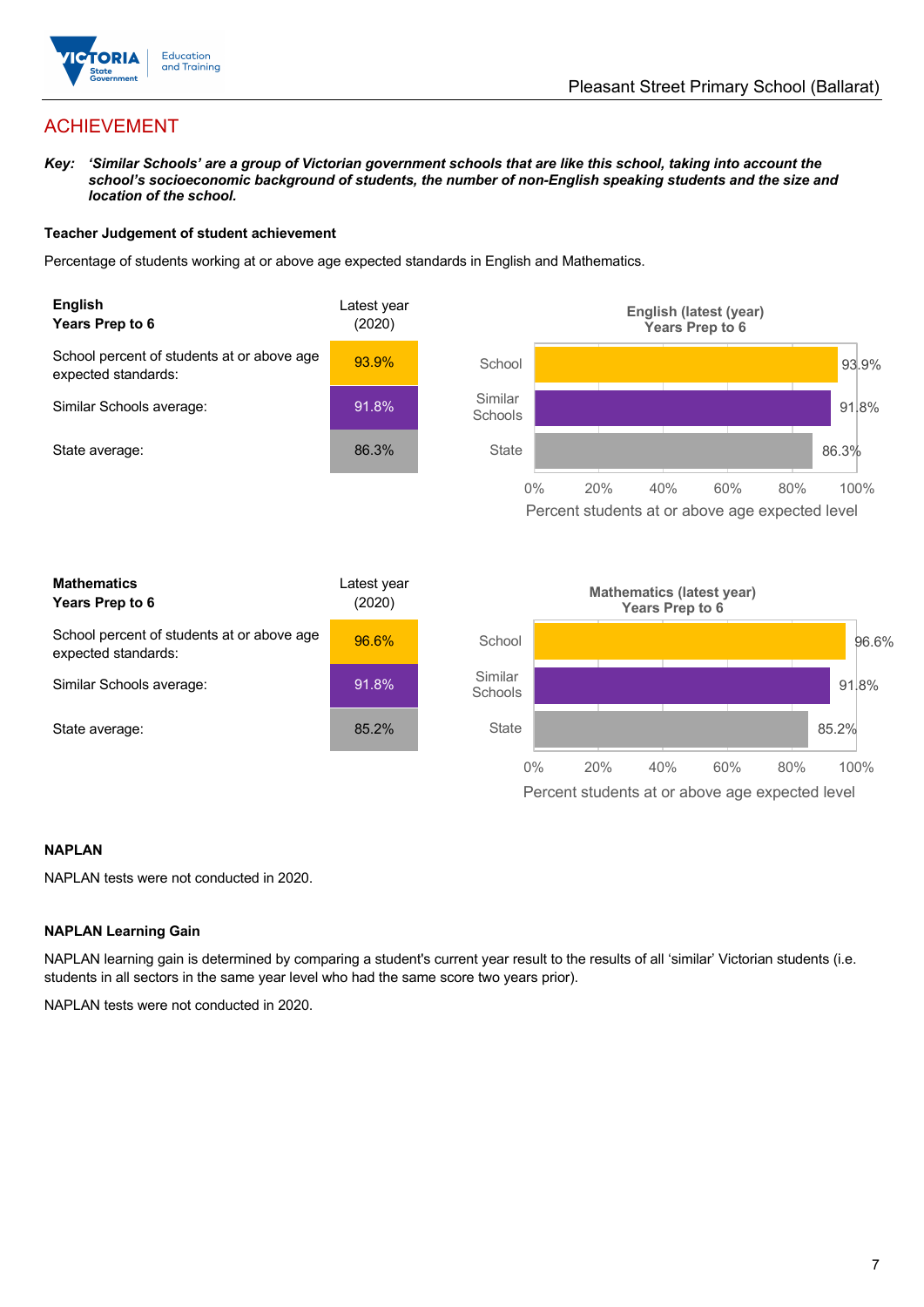

# ENGAGEMENT

*Key: 'Similar Schools' are a group of Victorian government schools that are like this school, taking into account the*  school's socioeconomic background of students, the number of non-English speaking students and the size and *location of the school.*

### **Average Number of Student Absence Days**

Absence from school can impact on students' learning. Common reasons for non-attendance include illness and extended family holidays. Absence and attendance data in 2020 may have been influenced by local processes and procedures adopted in response to remote and flexible learning.



### **Attendance Rate (latest year)**

|                                             | Prep | Year 1 | Year 2 | Year 3 | Year 4 | Year 5 | Year 6 |
|---------------------------------------------|------|--------|--------|--------|--------|--------|--------|
| Attendance Rate by year level<br>$(2020)$ : | 96%  | 95%    | 95%    | 96%    | 97%    | 96%    | 96%    |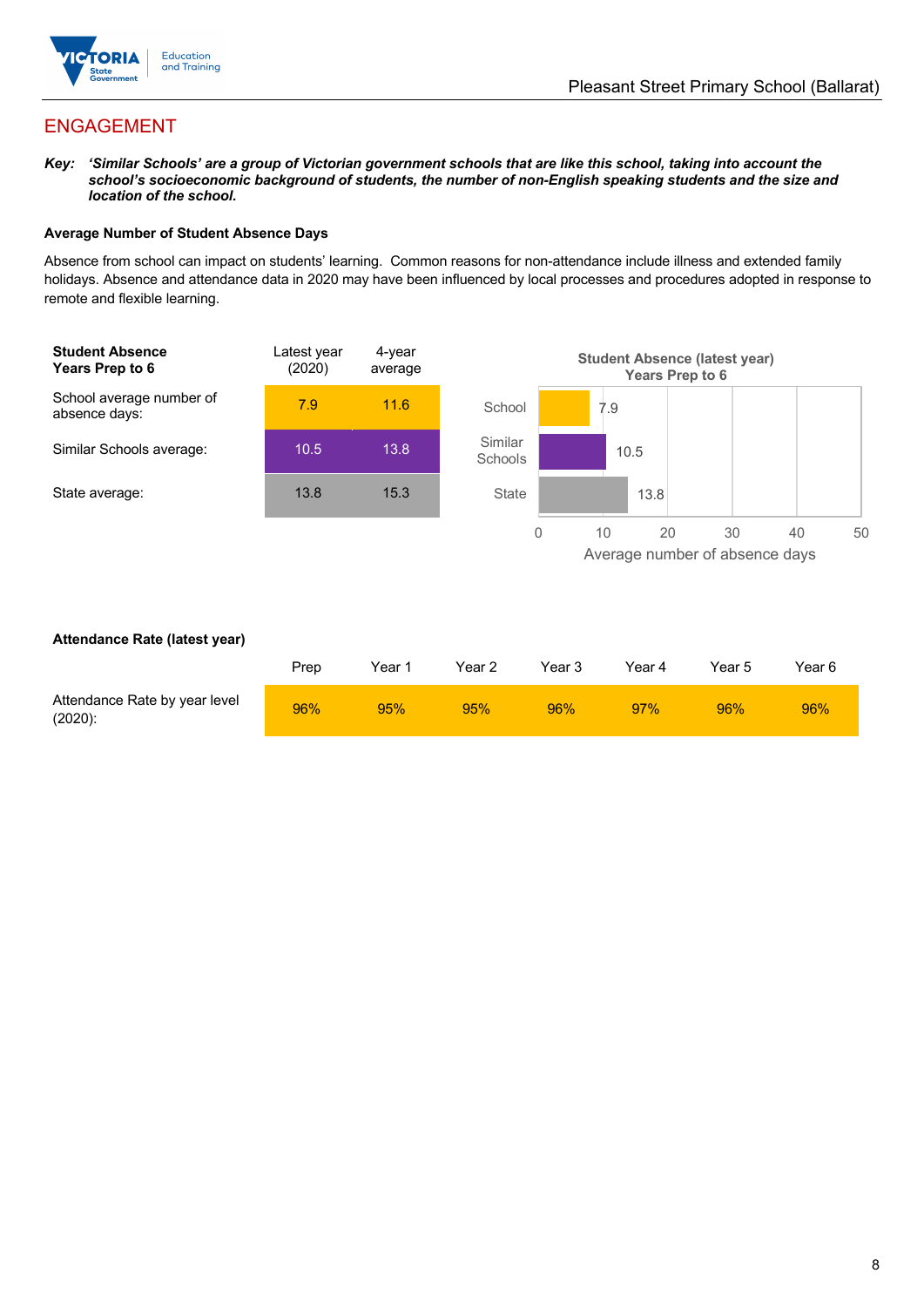

# WELLBEING

*Key: 'Similar Schools' are a group of Victorian government schools that are like this school, taking into account the*  school's socioeconomic background of students, the number of non-English speaking students and the size and *location of the school.*

#### **Student Attitudes to School – Sense of Connectedness**

The percent endorsement on Sense of Connectedness factor, as reported in the Attitudes to School Survey completed annually by Victorian Government school students, indicates the percent of positive responses (agree or strongly agree).

Schools who participated in the Student Attitudes to School survey in 2020 should refer to the advice provided regarding the consistency of their data.



*methodology in 2020, data are often not comparable with previous years or within similar school groups. Care should be taken when interpreting these results.*

### **Student Attitudes to School – Management of Bullying**

The percent endorsement on Management of Bullying factor, as reported in the Attitudes to School Survey completed annually by Victorian Government school students, indicates the percent of positive responses (agree or strongly agree).

Schools who participated in the Student Attitudes to School survey in 2020 should refer to the advice provided regarding the consistency of their data.

| <b>Management of Bullying</b><br>Years 4 to 6 | Latest year<br>(2020) | 4-year<br>average |  |
|-----------------------------------------------|-----------------------|-------------------|--|
| School percent endorsement:                   | 71.5%                 | 82.5%             |  |
| Similar Schools average:                      | 78.2%                 | 79.4%             |  |
| State average:                                | 78.0%                 | 80.4%             |  |

*Due to lower participation rates and differences in collection methodology in 2020, data are often not comparable with previous years or within similar school groups. Care should be taken when interpreting these results.*



Percent endorsement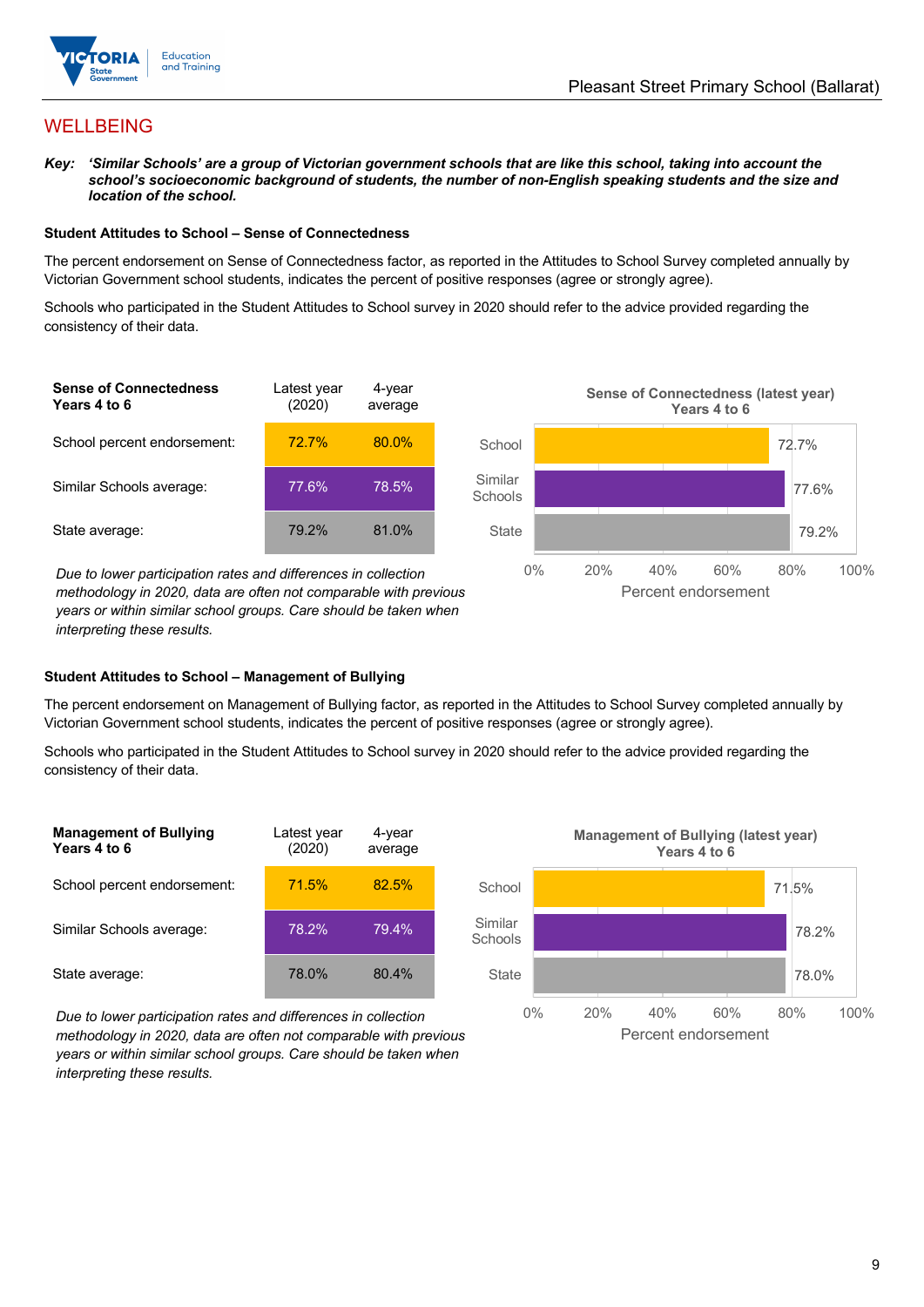

# **Financial Performance and Position**

FINANCIAL PERFORMANCE - OPERATING STATEMENT SUMMARY FOR THE YEAR ENDING 31 DECEMBER, 2020

| <b>Revenue</b>                  | <b>Actual</b> |
|---------------------------------|---------------|
| <b>Student Resource Package</b> | \$2,651,798   |
| Government Provided DET Grants  | \$463.679     |
| Government Grants Commonwealth  | \$10,350      |
| Government Grants State         | <b>NDA</b>    |
| Revenue Other                   | \$14,057      |
| <b>Locally Raised Funds</b>     | \$113,400     |
| <b>Capital Grants</b>           | <b>NDA</b>    |
| <b>Total Operating Revenue</b>  | \$3,253,284   |

| Equity <sup>1</sup>                                 | <b>Actual</b> |
|-----------------------------------------------------|---------------|
| Equity (Social Disadvantage)                        | \$13,726      |
| Equity (Catch Up)                                   | <b>NDA</b>    |
| <b>Transition Funding</b>                           | <b>NDA</b>    |
| Equity (Social Disadvantage - Extraordinary Growth) | <b>NDA</b>    |
| <b>Equity Total</b>                                 | \$13.726      |

| <b>Expenditure</b>                    | <b>Actual</b> |
|---------------------------------------|---------------|
| Student Resource Package <sup>2</sup> | \$2,617,938   |
| Adjustments                           | <b>NDA</b>    |
| <b>Books &amp; Publications</b>       | \$3,372       |
| Camps/Excursions/Activities           | \$35,208      |
| <b>Communication Costs</b>            | \$4,005       |
| Consumables                           | \$64,248      |
| Miscellaneous Expense <sup>3</sup>    | \$31,523      |
| <b>Professional Development</b>       | \$19,700      |
| Equipment/Maintenance/Hire            | \$56,903      |
| <b>Property Services</b>              | \$197,373     |
| Salaries & Allowances <sup>4</sup>    | \$165,904     |
| <b>Support Services</b>               | \$965         |
| Trading & Fundraising                 | \$6,784       |
| Motor Vehicle Expenses                | <b>NDA</b>    |
| Travel & Subsistence                  | \$3,350       |
| Utilities                             | \$27,867      |
| <b>Total Operating Expenditure</b>    | \$3,235,140   |
| <b>Net Operating Surplus/-Deficit</b> | \$18,144      |
| <b>Asset Acquisitions</b>             | <b>NDA</b>    |

(1) The equity funding reported above is a subset of the overall revenue reported by the school.

(2) Student Resource Package Expenditure figures are as of 01 Mar 2021 and are subject to change during the reconciliation process.

(3) Miscellaneous Expenses include bank charges, administration expenses, insurance and taxation charges.

(4) Salaries and Allowances refers to school-level payroll.